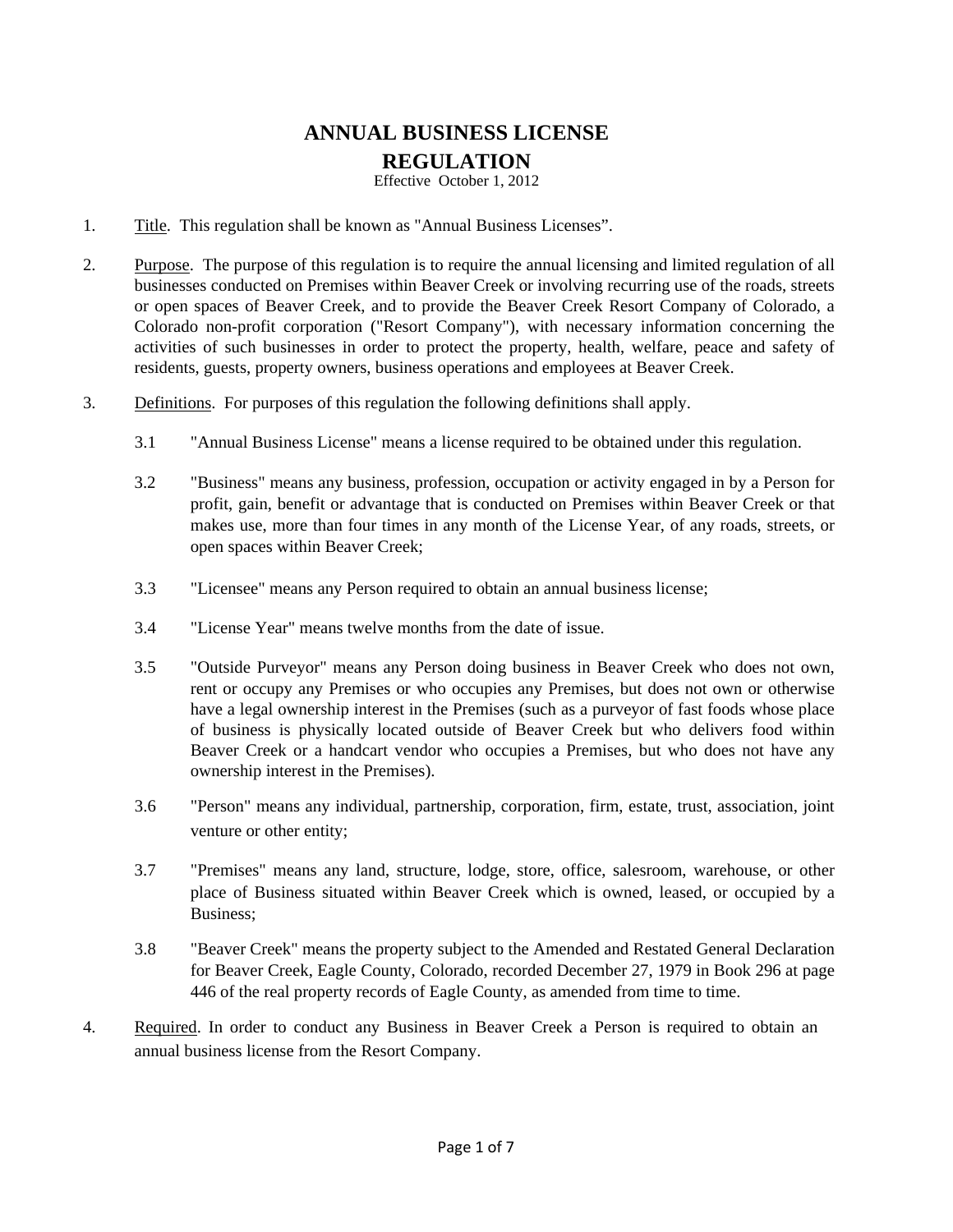- 5. Fees. The Annual Business License fee shall be as follows:
	- 5.1 \$350.00 for Class C members of the Resort Company as defined in the Articles of Incorporation of the Resort Company of which \$200.00 will be contributed to the Beaver Creek Merchant's Association on behalf of Class C members; and
	- 5.2 \$200.00 for Class B members of the Resort Company as defined in the Articles of Incorporation of the Resort Company of which \$50.00 will be contributed to the Beaver Creek Merchant's Association on behalf of the Class B members; and
	- 5.3 \$200.00 for Outside Purveyors, of which \$50.00 will be contributed to the Beaver Creek Merchant's Association on behalf of Outside Purveyors. This Fee is in addition to amounts subject to the provision of Section 10.5 below.
- 6. Fee Due Date. The license fee shall be paid to the Resort Company on or before the expiration date of the License Year for any Business in operation that obtained an Annual Business License for the preceding License Year, or otherwise shall be paid prior to the commencement of Business activity in Beaver Creek.
- 7. Exemptions. Persons exempt from the provision of this regulation are as follows:
	- 7.1 Employees of a Licensee;
	- 7.2 Churches or established religious organizations;
	- 7.3 Eleemosynary corporations;
	- 7.4 Hospitals;
	- 7.5 Schools;
	- 7.6 Governments;
	- 7.7 Persons exempt under federal or Colorado law;
	- 7.8 Any owner of a condominium unit in Beaver Creek who rents his or her unit only through a Person or entity licensed under this regulation;
	- 7.9 Any Person or entity which is licensed by the Colorado Public Utilities Commission as a "motor vehicle carrier" or "contract carrier by motor vehicle" other than those transporting trash, waste, rubbish and garbage; and
	- 7.10 Any Person who is licensed under the Snow Plow Regulation of the Resort Company.
- 8. Requirements of Licensee. Every Licensee under this regulation shall do the following, and by becoming a Licensee shall be deemed to have agreed to do the following:
	- 8.1 Comply with all provisions of the Amended and Restated Declaration of Beaver Creek, any applicable Supplemental Declaration, and the Articles of Incorporation, Bylaws and Rules and Regulations of Resort Company;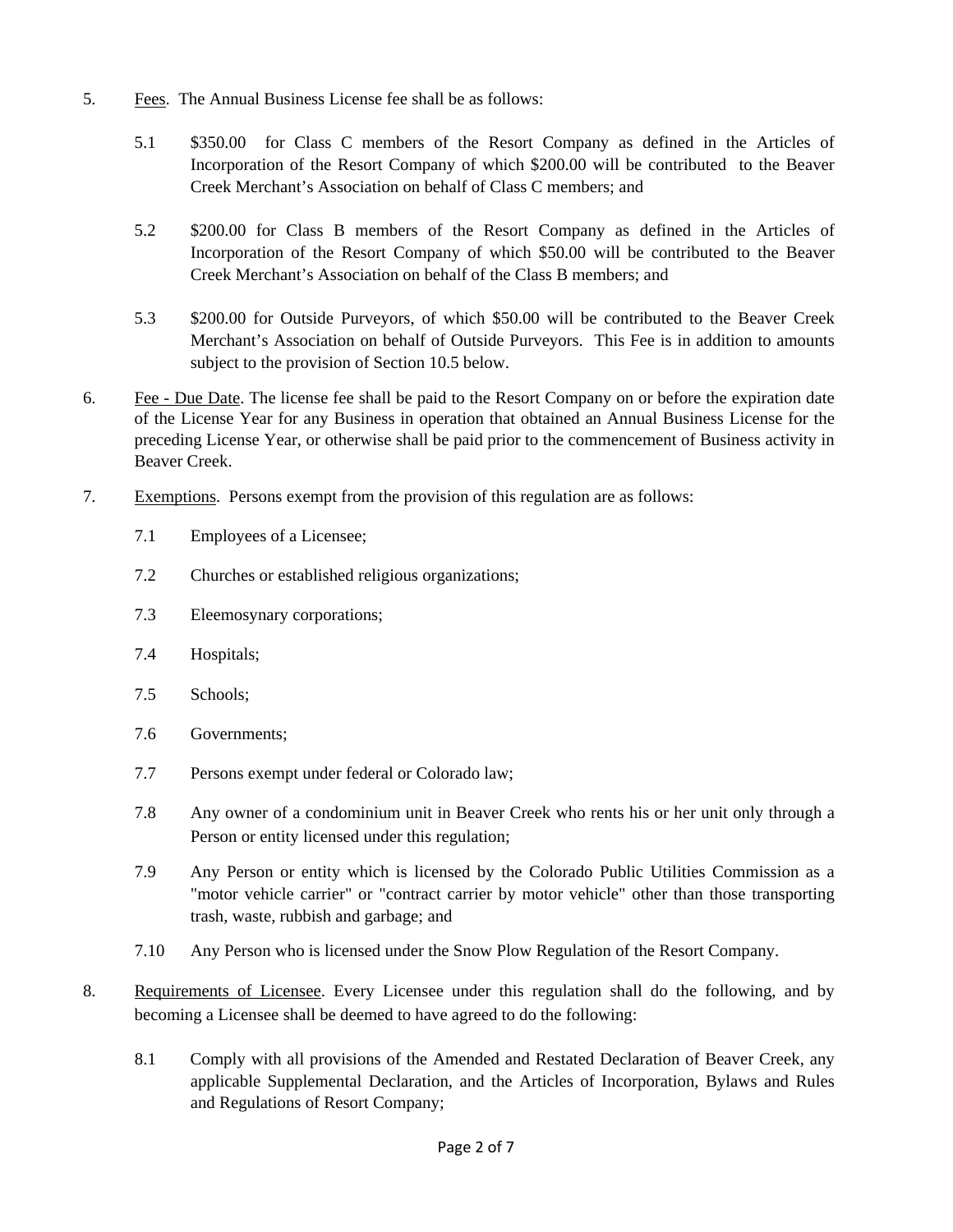- 8.2 Without limiting the generality of subparagraph 8.1, (i) pay all applicable assessments due to the Resort Company including but not limited to the Common Assessment and the Civic Assessment, subject to the Resort Company's right to waive its entitlement to any applicable assessment for any License Year or portion thereof from any one or all Outside Purveyors and to revoke such waiver as to any one or all Outside Purveyors at any time; and (ii) comply with all rules and regulations applicable to retail and/or commercial operations at Beaver Creek;
- 8.3 Ascertain and at all times comply with all laws and regulations applicable to a licensed Business;
- 8.4 Avoid any illegal, dangerous or harmful practices or conditions which are detrimental to the property of others as to the general health, welfare, peace or safety of Beaver Creek;
- 8.5 Refrain from engaging in Business on the licensed Premises during any period when its license is revoked or suspended;
- 8.6 Provide such information and documentation, and permit such investigation and inspection, as the Resort Company shall request;
- 8.7 Obtain expressed permission or invitation or a lease agreement from owner of Premises to perform such Business on Premises;
- 8.8 If a Licensee has not already done so pursuant to Section 10 of this Regulation, it shall immediately upon issuance of its Annual Business License, register with the Resort Company Security Department by providing the Security Department with an executed copy of its Application for Annual Business License; and
- 8.9 If a Licensee is also an Owner Representative, as defined in subsection 3.07 of the Resort Company Construction Activities and Compliance Deposit Regulation, it shall procure, maintain in force, and file with the Resort Company a general liability insurance policy that (i) covers bodily injury, including death, in the amount of \$500,000.00 for any one person and in the amount of \$1,000,000.00 for two or more persons in any one accident, (ii) covers injury to or destruction of property of others in the amount of \$200,000.00 for any one accident, (iii) names the Resort Company as an additional insured, and (iv) provides that there shall be no termination or material change in the coverage provided thereby without thirty days prior written notice to the Resort Company.
- 9. Required for Each Place of Business. An Annual Business License shall be obtained for each place of Business within Beaver Creek regardless of whether the Business conducted therein is a separate Business or a branch, division or agency of a licensed Business situated at another location in Beaver Creek.
- 10. Administration. The administration of the Annual Business Licenses required by this regulation shall be vested in the Resort Company or such officer or employee of the Resort Company (or any entity engaged to manage the Resort Company) as the Resort Company shall designate from time to time (the "licensing agent"), who is authorized to do the following:
	- 10.1 Collect license fees and issue receipts therefore;
	- 10.2 Adopt all forms and prescribe the information to be given therein;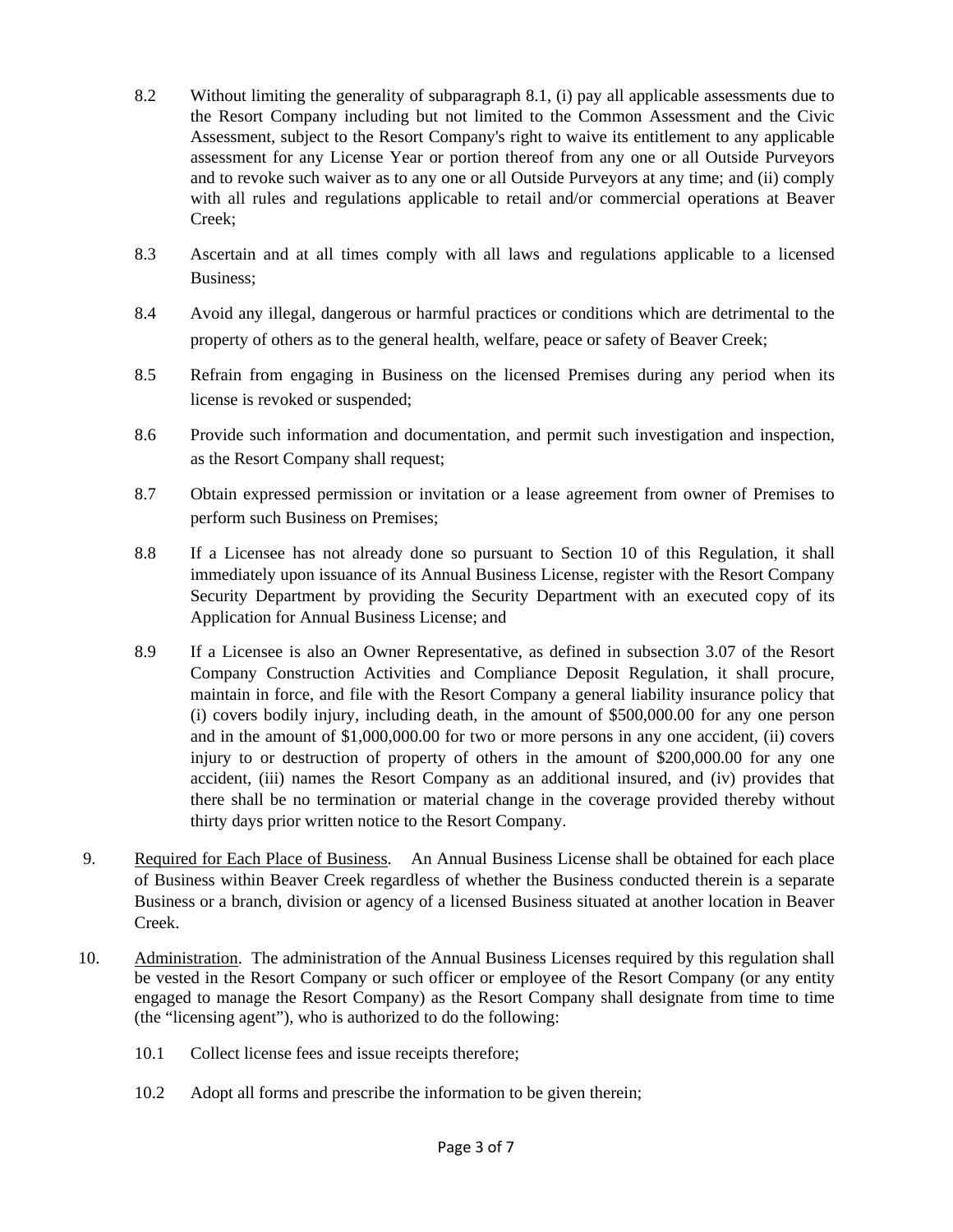- 10.3 Promulgate and enforce all reasonable rules and regulations necessary to the operation and enforcement of this chapter;
- 10.4 Investigate and determine the eligibility of each applicant for an Annual Business License; and
- 10.5 With respect to any Outside Purveyor, the Resort Company may (but shall not be required to) estimate the Civic Assessment which such Outside Purveyor would pay during the License Year if it were an owner of property subject to the civic assessment of the Resort Company, and collect such amount (in addition to the License Fee) at the time of issuing an Annual Business License to such Outside Purveyor. As long as such estimate is made in good faith and the Resort Company has not been mislead in making such estimate, any Outside Purveyor receiving an Annual Business License under this Subsection 10.5 shall not be liable for any Civic Assessment in excess of such estimate. Moreover, no Outside Purveyor receiving an Annual Business License pursuant to this Subsection 10.5 shall be entitled to any refund of any estimated Civic Assessment paid hereunder.

## 11. Denial.

- 11.1 An application for an Annual Business License will be denied by the Resort Company or the licensing agent only in the event the Business or Person sought to be licensed (a) is an unlawful Business or the Person applying for the license is not qualified or licensed to engage in such Business under applicable law; (b) has had an Annual Business License revoked for cause at any time within the three calendar years preceding the date of application; (c) is not in good standing under the laws of the State of Colorado on the date of application; (d) has engaged in a prior violation of any of the Rules and Regulations of the Resort Company; or (e) is an Outside Purveyor seeking to engage in a Business which uses as its Premises property in which the Resort Company owns an exclusive easement and which, therefore, is property over which the Resort Company has discretion as to whether to allow a business use of the property.
- 11.2 In the event an application is denied, the Resort Company or the licensing agent shall deliver to the applicant a written order of denial which states the reasons therefore, together with a refund of the license fee submitted with the application.
- 12. Revenue Disposition. The license fees collected by the Resort Company or the licensing agent under this regulation shall be general revenues which shall be credited to the general funds of the Resort Company.
- 13. Exemption Filing Date. Any Person claiming exemption from the provisions of this regulation shall file a notice of exemption, on such form as the Resort Company or the licensing agent may prescribe, with the Resort Company or the licensing agent on or before January 31 of each License Year for any Business in operation prior to that date, or otherwise file notice prior to the commencement of Business activity in each year.
- 14. Enforcement. The Resort Company may seek an injunction to restrain a Person from engaging in Business within Beaver Creek who does not obtain an Annual Business License under this chapter or whose license is revoked or suspended, and this remedy shall be in addition to all other remedies prescribed in this regulation or available at law or otherwise.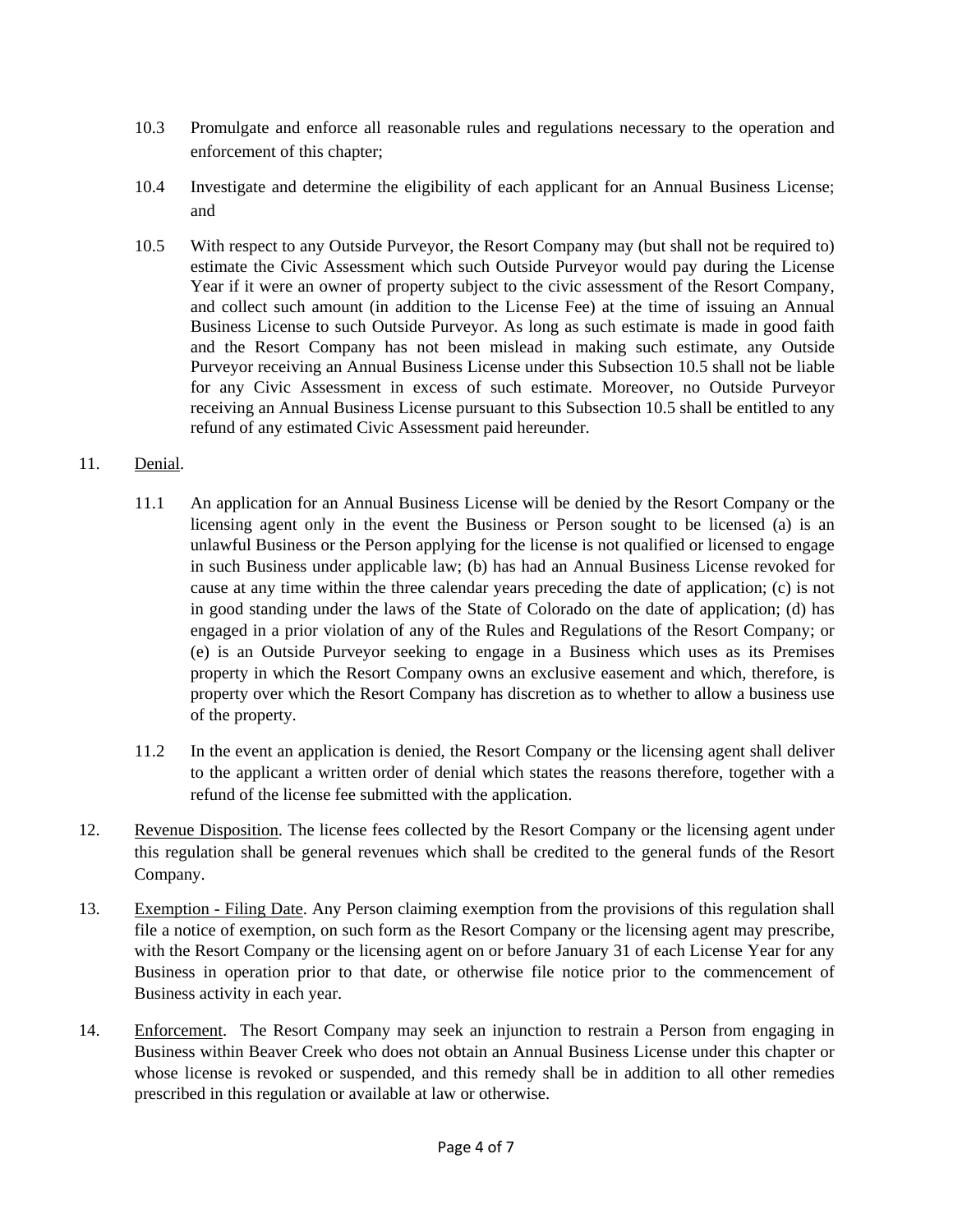15. Violation - Penalty. Any Person who violates a provision of this regulation shall be in violation of the Rules and Regulations of the Resort Company, and shall be subject to a fine by the Resort Company of up to \$500 for each day of each violation, subject, however, to the right of the Resort Company to waive or reduce any such fine for reasonable cause. Said fine may be imposed and collected by the Resort Company directly, or through the Resort Company's Security Department. Prior to the imposition of any fine or other penalty, the violator shall be provided, by personal delivery, certified mail, or electronically, with a written notice of such fine or penalty which states the nature of the violation. A copy of said notice shall also be delivered to the Executive Director of the Resort Company and the Beaver Creek Merchant's Association. Any Person who violates a provision of this regulation shall also be subject to the suspension or revocation of vehicle access authorization as described in the Beaver Creek Metropolitan District Rules of the Road.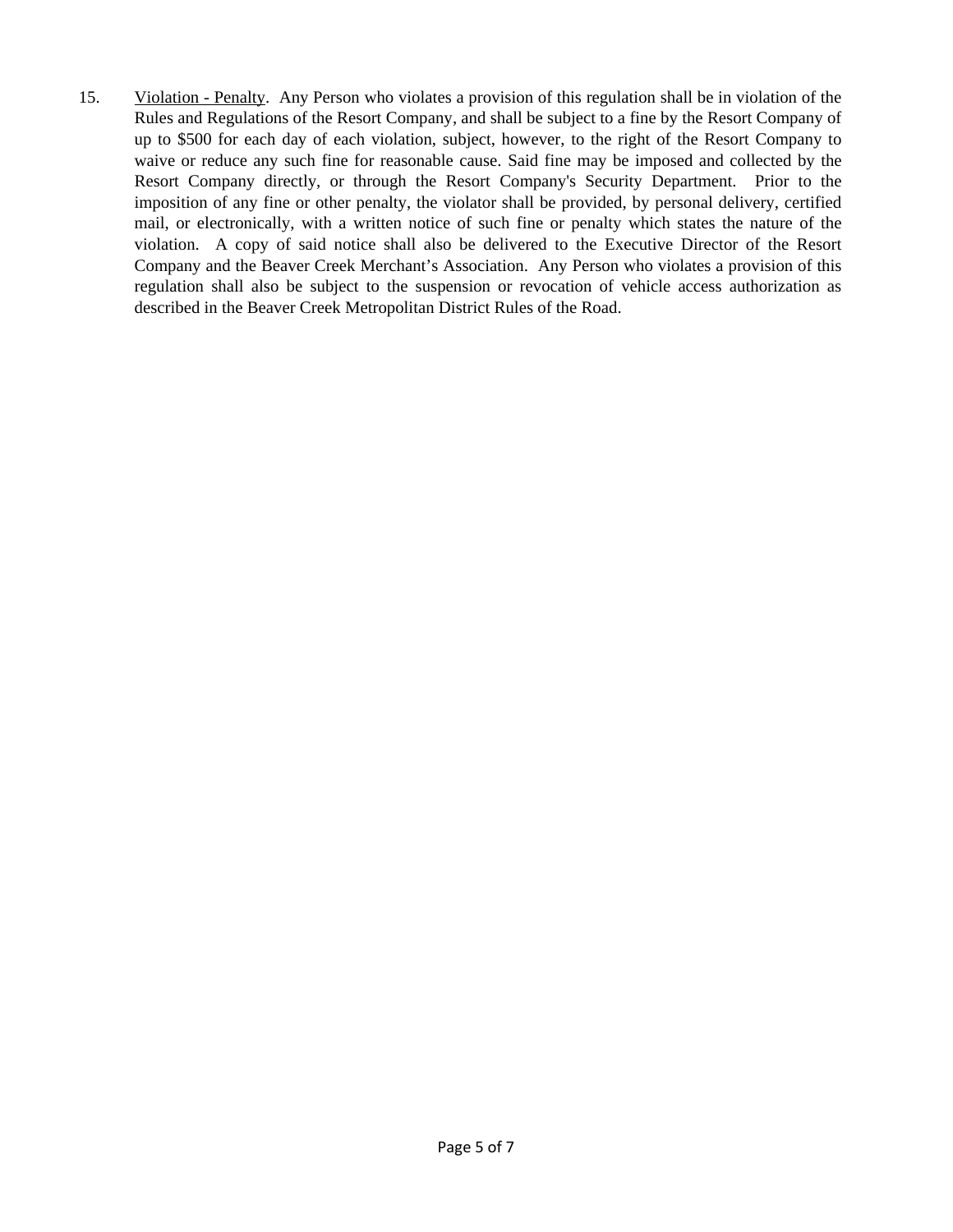

## BEAVER CREEK RESORT COMPANY

## BEAVER CREEK RESORT COMPANY OF COLORADO APPLICATION FOR ANNUAL BUSINESS LICENSE

 ${\it New}\_\!\_\!\_$ 

Date of Application: License Fee Internal Purveyor: \$ License Fee Outside Purveyor \$

| <b>Business</b>                                                                                                                                                                                                                | Owner's                                                                                                               | Bookkeeper/Accountant                                                                                                 |
|--------------------------------------------------------------------------------------------------------------------------------------------------------------------------------------------------------------------------------|-----------------------------------------------------------------------------------------------------------------------|-----------------------------------------------------------------------------------------------------------------------|
| Name<br><u> 1989 - Johann Barnett, fransk politiker (d. 1989)</u>                                                                                                                                                              |                                                                                                                       |                                                                                                                       |
| Address                                                                                                                                                                                                                        |                                                                                                                       |                                                                                                                       |
| City<br><u> 1989 - John Stein, Amerikaansk politiker (* 1908)</u>                                                                                                                                                              |                                                                                                                       |                                                                                                                       |
| State<br><u> 1989 - Johann Stein, marwolaethau a bhann an t-Amhair an t-Amhair an t-Amhair an t-Amhair an t-Amhair an t-A</u>                                                                                                  | <u> 1989 - Johann Barbara, martin amerikan basar da</u>                                                               |                                                                                                                       |
| Zip                                                                                                                                                                                                                            |                                                                                                                       |                                                                                                                       |
| Phone<br><u> 1989 - Johann Barbara, martin amerikan basar dan berasal dalam basa dalam basar dalam basar dalam basa dalam</u>                                                                                                  |                                                                                                                       |                                                                                                                       |
| Cell                                                                                                                                                                                                                           |                                                                                                                       | <u> 1980 - Johann Barbara, martin a</u>                                                                               |
| Fax                                                                                                                                                                                                                            | <u> 1989 - Johann Barbara, martin amerikan basal dan berasal dalam basal dalam basal dalam basal dalam basal dala</u> | <u> 1989 - Johann Barbara, martin amerikan basal dan berasal dan berasal dalam basal dalam basal dalam basal dala</u> |
| Email                                                                                                                                                                                                                          | <u> 1989 - Johann Stein, mars an deus an deus Amerikaanse komme van de Fryske komme en oantale</u>                    | <u> 1989 - Johann Barbara, martin amerikan basal dan berasal dan berasal dalam basal dalam basal dalam basal dala</u> |
|                                                                                                                                                                                                                                |                                                                                                                       |                                                                                                                       |
|                                                                                                                                                                                                                                |                                                                                                                       |                                                                                                                       |
| Business Type: Corporation _______ Partnership ________ Sole Proprietorship _________ Other __________________                                                                                                                 |                                                                                                                       |                                                                                                                       |
|                                                                                                                                                                                                                                |                                                                                                                       |                                                                                                                       |
|                                                                                                                                                                                                                                |                                                                                                                       |                                                                                                                       |
|                                                                                                                                                                                                                                |                                                                                                                       |                                                                                                                       |
|                                                                                                                                                                                                                                |                                                                                                                       |                                                                                                                       |
|                                                                                                                                                                                                                                |                                                                                                                       |                                                                                                                       |
|                                                                                                                                                                                                                                |                                                                                                                       |                                                                                                                       |
|                                                                                                                                                                                                                                |                                                                                                                       |                                                                                                                       |
| Beaver Creek Site Address: No. 1996. The Second Second Second Second Second Second Second Second Second Second Second Second Second Second Second Second Second Second Second Second Second Second Second Second Second Second |                                                                                                                       |                                                                                                                       |
|                                                                                                                                                                                                                                |                                                                                                                       |                                                                                                                       |
| if self-employed, Social Security Number:                                                                                                                                                                                      |                                                                                                                       |                                                                                                                       |